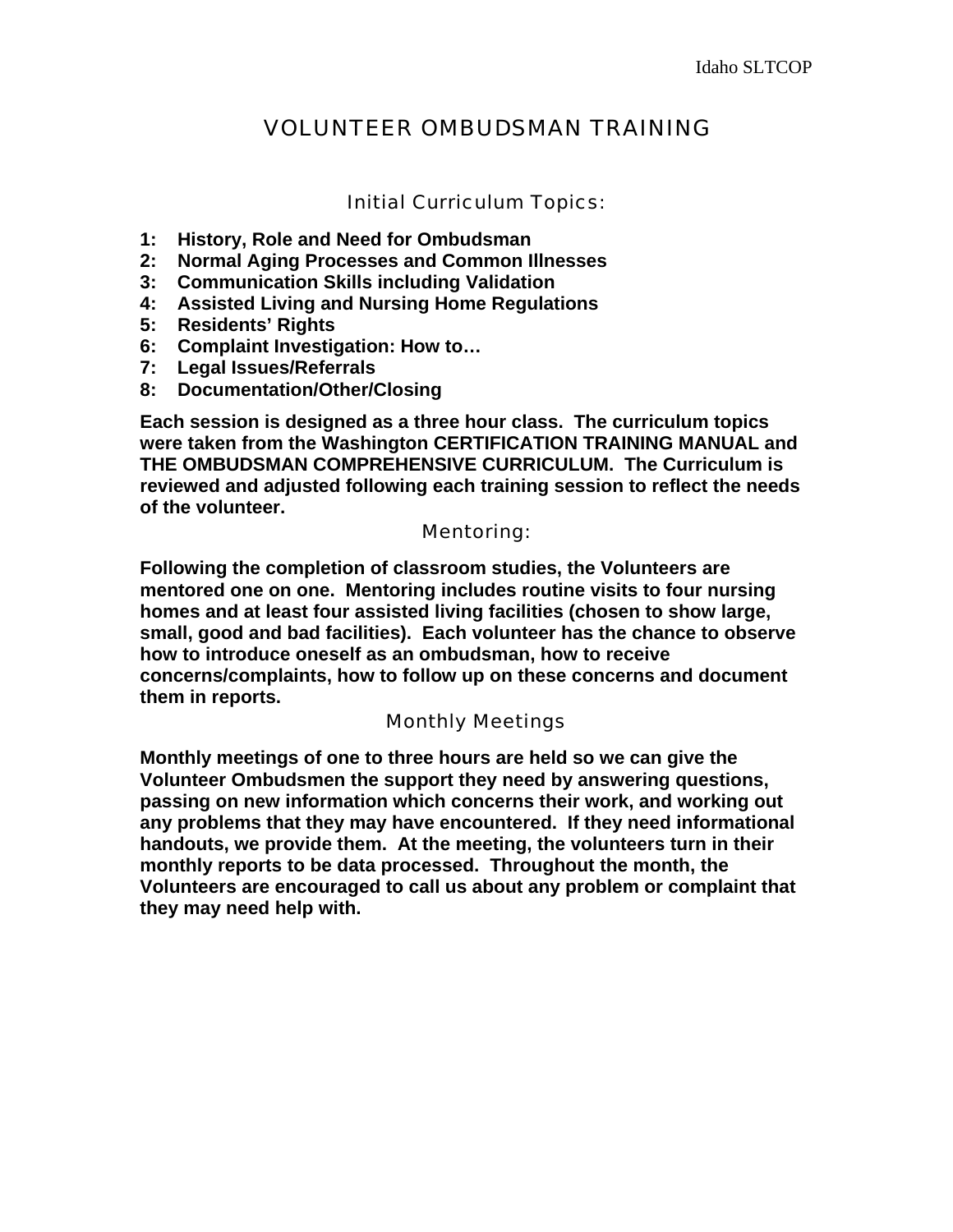# MENTORING PROTOCOL

**Before Visiting Any Facility:** 

- **1. Review past routine visits and concerns.**
- **2. Review Staff names and Titles (Administration, Activities, Social Services and Director of Nursing).**
- **3. Wear name badges with large font. (Lanyards with clip-on badges make easier reading for residents in wheelchairs).**
- **4. Carry only a pen and small note pad.**

**Leaving Office:** 

¾ **Note Mileage** 

**Upon Arrival to Facility:** 

- **1. Note the Time**
- **2. Check in with the Administrator, Director of Nursing or Social Service.**
- **3. Introduce Volunteer in-training.**

**Routine Visit Protocol:** 

- **1. Check Staffing numbers**
- **2. Check for Advocates/Ombudsman Poster**
- **3. Check for Activities**
- **4. Check for Menu/choices**
- **5. Check for Resident's Rights poster**

**Visiting a Resident:** 

- **1. Knock on door and ask for permission to enter the room.**
- **2. Introduce self and Volunteer Ombudsman trainee.**
- **3. Give the resident a card or flyer.**
- **4. Explain the Ombudsman Program (In brief understandable language)**
- **5. Engage in positive conversation** 
	- ¾ **How are you enjoying your stay?**
	- ¾ **How is the food? Do you have a good choice?**
	- ¾ **Does the staff treat you well? Do they knock on the door before they come in?**
	- ¾ **Is your call light answered in a timely manner?**
	- $\triangleright$  **Etc.**
- **6. If a problem arises, ask permission to talk it over with appropriate staff.**
- **7. If there are no problems, thank the resident for the visit, ask permission to visit again and move on to the next room.**
- **8. Visit common areas, activity, dining, and therapy rooms. Visit with the residents as you notice problem areas.**